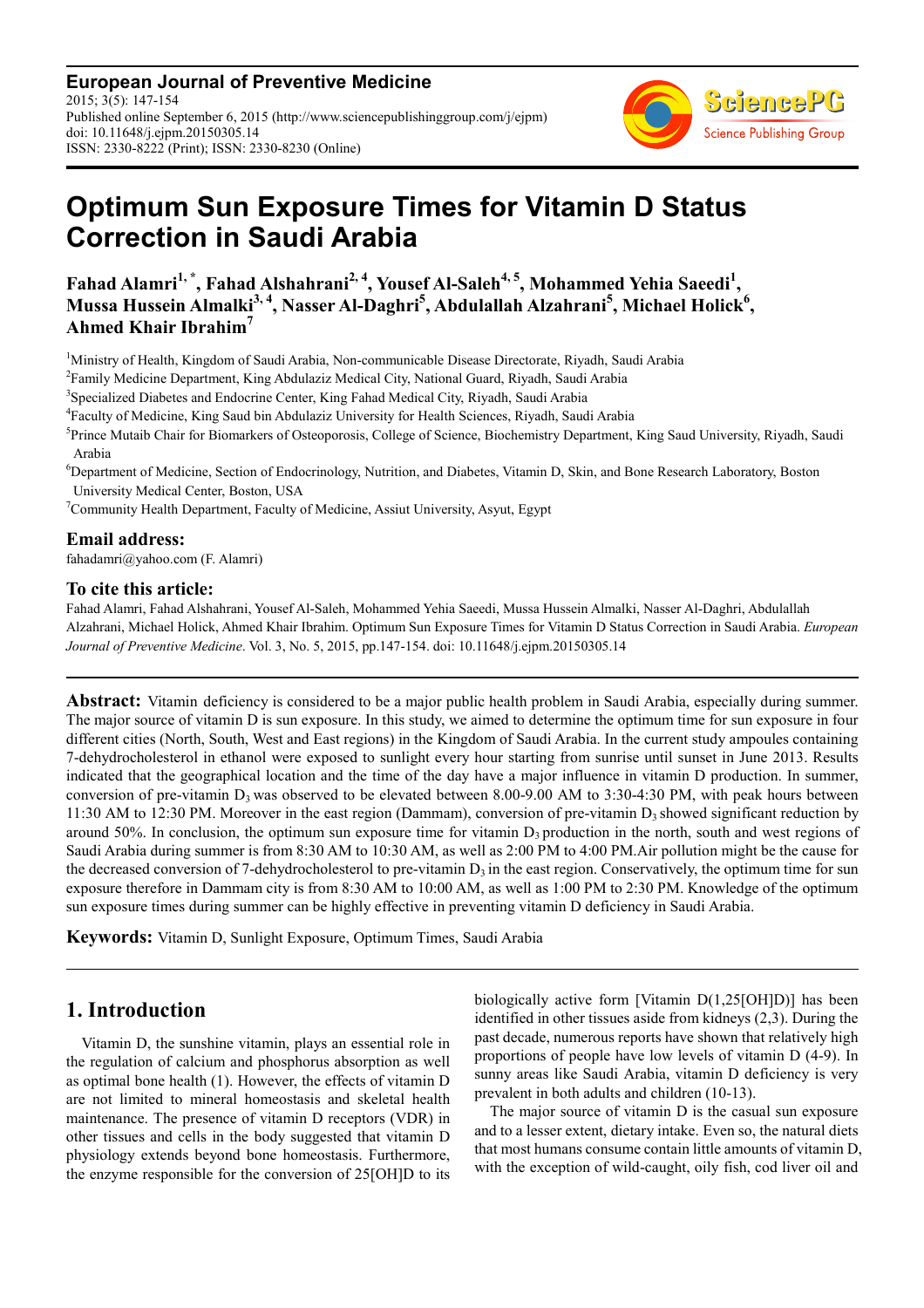sun exposed mushrooms (14).

When human skin is exposed to sunlight, the solar UVB (290 to 315 nm) photons penetrate in to the epidermis. Then they are absorbed by 7-dehydrocholesterol, which is present in the plasma membrane (15-17). The absorption of these energies transforms 7-dehydrocholesterol (7-DHC) into pre-vitamin  $D_3$ . Because this photochemical process occurs in the plasma membrane, only the cis,cis conformer of pre-vitamin  $D_3$  is formed, which, being thermodynamically unstable, is isomerized to vitamin  $D_3$  (17). Once formed, vitamin  $D_3$  is ejected out of the plasma membrane into the extracellular space where it is drawn into the dermal capillary bed by the vitamin D–binding protein (18). The synthesis of pre-vitamin  $D_3$  reaches a plateau of about 10-15% of the original cutaneous 7-DHC concentrations during a single prolonged sun exposure. At this point, pre-vitamin  $D_3$ undergoes a process of photo-isomerization resulted into two biologically inactive products (tachysterol and lumisterol), so excessive sunlight exposure will not cause vitamin D toxicity (17).

Known factors that affect cutaneous production of vitamin D3 include latitude, season, time of day, air pollution, cloud cover, glass shielding, melanin content of the skin, use of sun-blockers, age and the extent of clothing covering the body (19). When the sun is low on the horizon, the atmospheric ozone, cloud sand particulate air pollution absorb UVB radiation, limiting the amounts that reach the surface of the Earth. The zenith angle of the sun plays a critical role in

vitamin  $D_3$  production. When the zenith angle is more oblique, the path length through the stratospheric ozone layer is increased and hence, fewer UVB photons are able to reach the earth's surface. Therefore, cutaneous vitamin  $D_3$  production is effectively absent early and late in the day and for the entire day during several winter time months at latitudes >35°  $(20-22)$ .

The present study aimed to determine the optimum time for sun exposure during summer by evaluating pre-vitamin  $D_3$ production in four different regions of Saudi Arabia [Arar City (30°N) located at north area, Abha City (18°N) located at south area, Makkah City (21°N) located at western area and Dammam City (26°N) located at eastern province].

# **2. Methodsand Materials**

In the current study 7-dehydrocholesterol in ethanol was sealed under Argon in borosilicate ampoules, placed outside in direct sunlight on a cloudless day of June 2013 in each of the four regions after sunlight exposure for one hour intervals beginning from 6.00 AM to 6.00 PM. The samples were stored in the dark and evaluated by high-performance liquid chromatography (HPLC) for the conversion of 7-dehydrocholesterol to pre-vitamin  $D_3$  and its photoproducts (tachysterol and lumisterol).

### **3. Results**



*Fig. 1. Synthesis of pre-vitamin D3 overtime in the four different regions in the kingdom of Saudi Arabia.*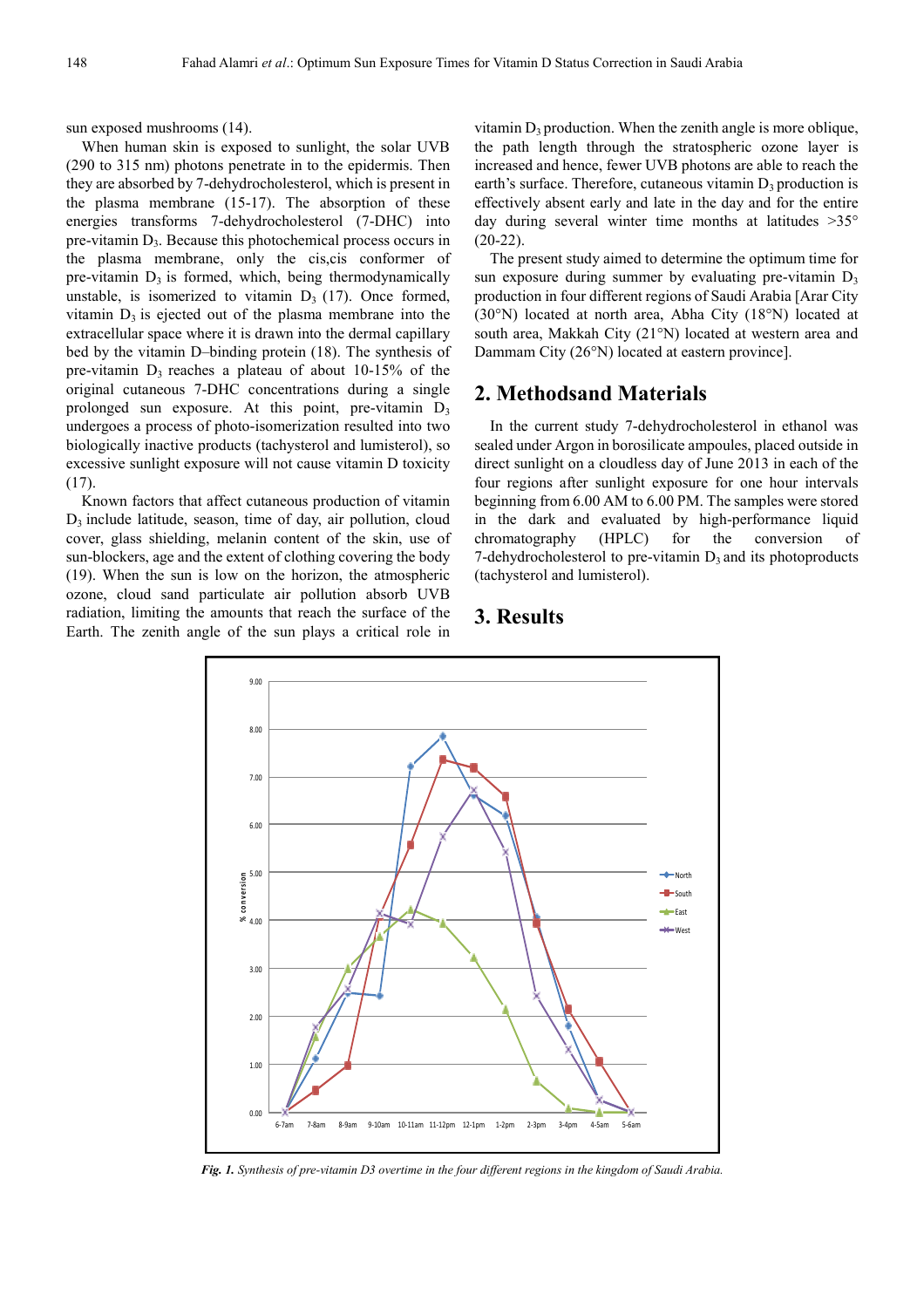The conversion of 7-dehydrocholesterol to pre-vitamin  $D_3$  in the ampules is the most sensitive indicator for the cutaneous production of vitamin D from sun exposure. Using this method, we observed that although the sun was shining brightly beginning at around 6.00 AM in June, pre-vitamin  $D_3$  were detected in the ampules exposed to sunlight between 8.00-9.00 AM (fig.1). No significant pre-vitamin  $D_3$  production was detected before 9.00 AM in Abha (fig.2). However, it was detected in other cities earlier at around 8.00 AM. Succeeding hours showed gradual pre-vitamin  $D_3$  production increased and reached its maximum at around 11:30 AM in Dammam (fig.3) and around 12:30 PM in other cities. Pre-vitamin  $D_3$  production gradually declined and none were observed in ampoules exposed to sunlight after 3:30 PM in Dammam (fig.3), 4.00 PM in Arar &

Makkah (fig.4 $&$ 5) and around 4:30 PM in Abha (fig.2). Tachysterol and lumisterol were detected in the ampoules exposed to sunlight between 9.00-10.00 AM and 3.00-4.00 PM, demonstrating that enough sunlight was available to convert pre-vitamin  $D_3$  to these two photoproducts and thus beginning to establish a photo-equilibrium.



*Fig. 2. Conversion of 7-dehydrocholesterol (7-DHC) to pre-vitamin D3 overtime in June, 2013 in Abha, Saudi Arabia*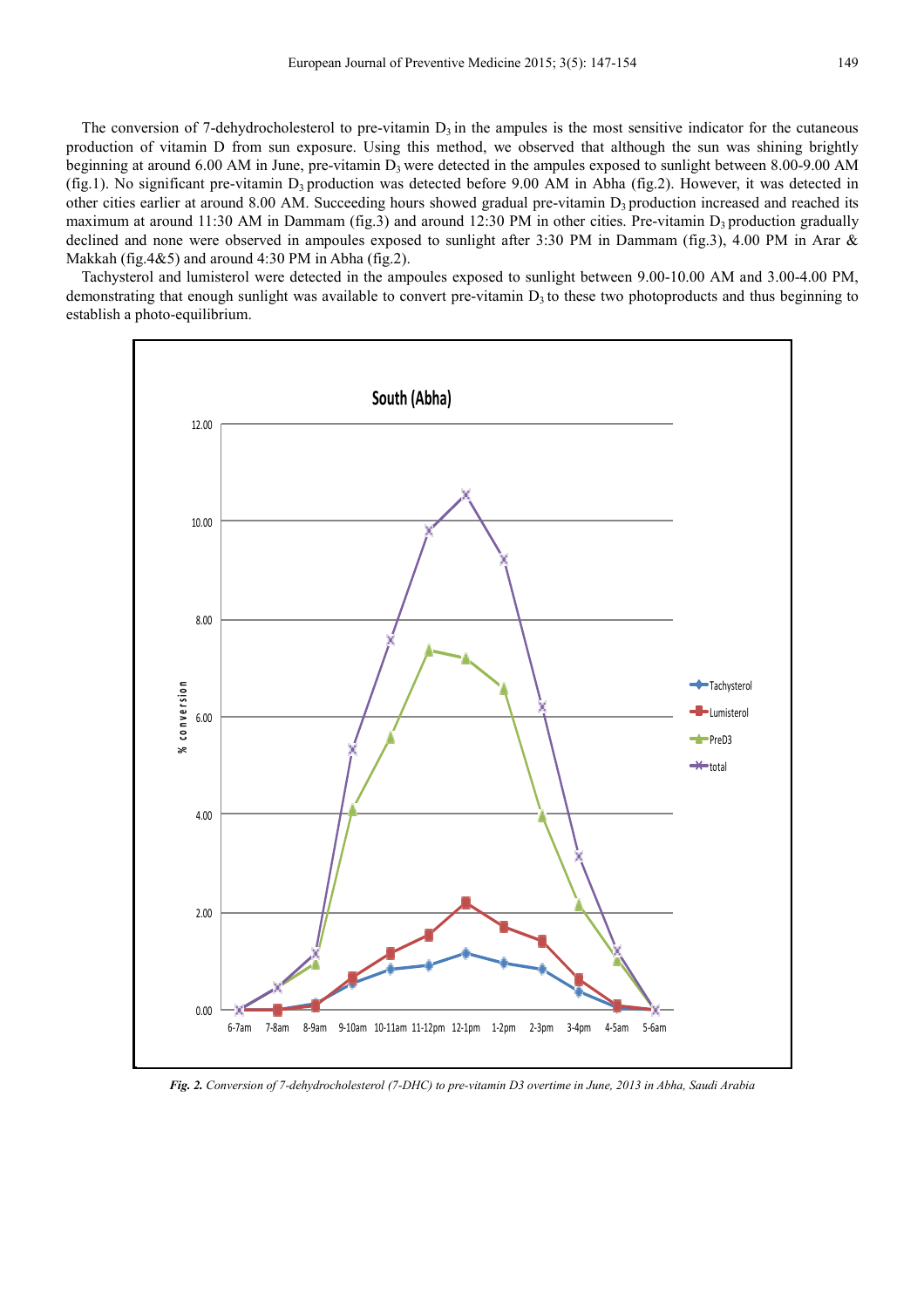

*Fig. 3. Conversion of 7-dehydrocholesterol (7-DHC) to pre-vitamin D3 overtime on June,2013 in Dammam, Saudi Arabia*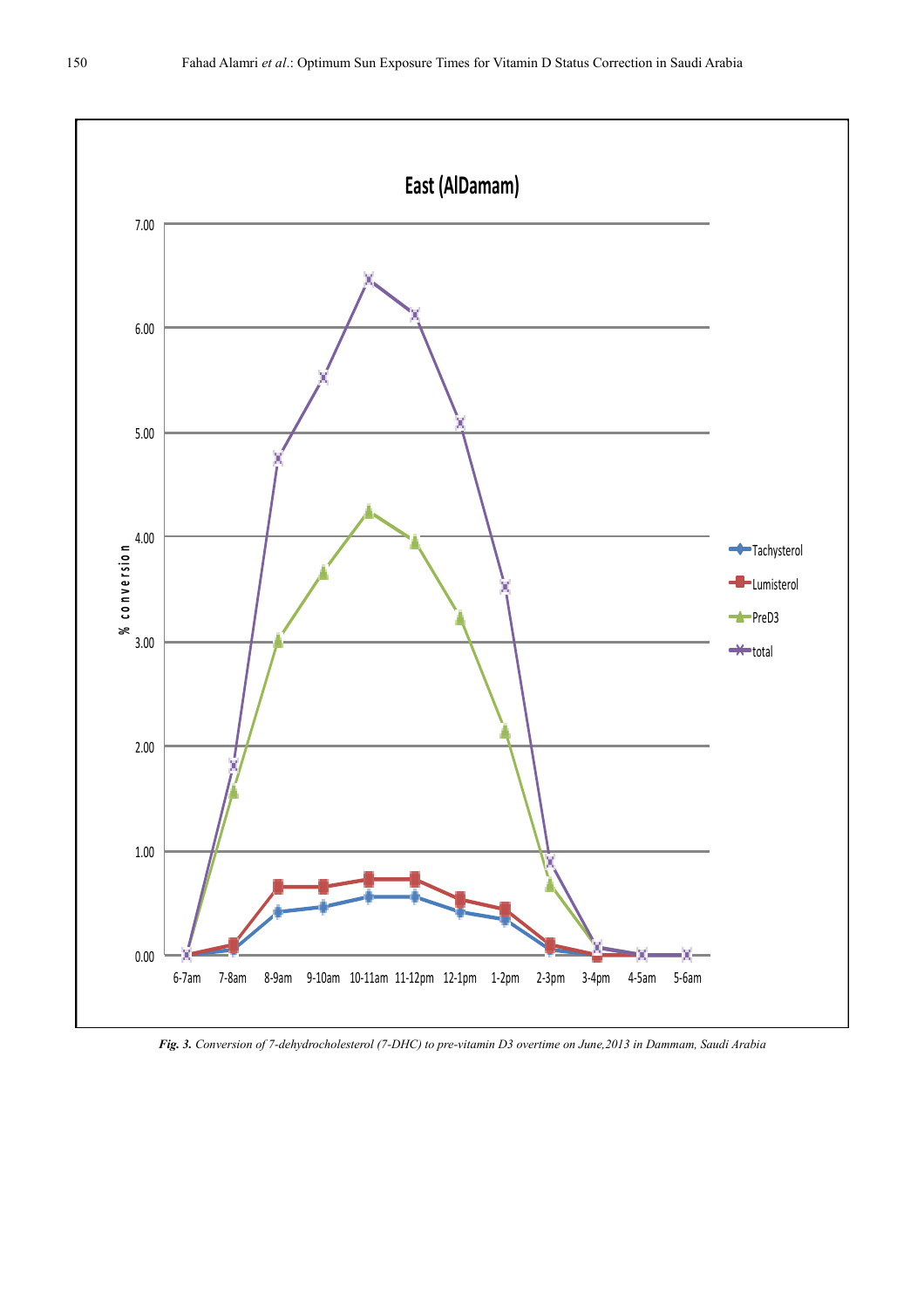

*Fig. 4. Conversion of 7-dehydrocholesterol (7-DHC) to pre-vitamin D3 overtime on June, 2013 in Arar, Saudi Arabia*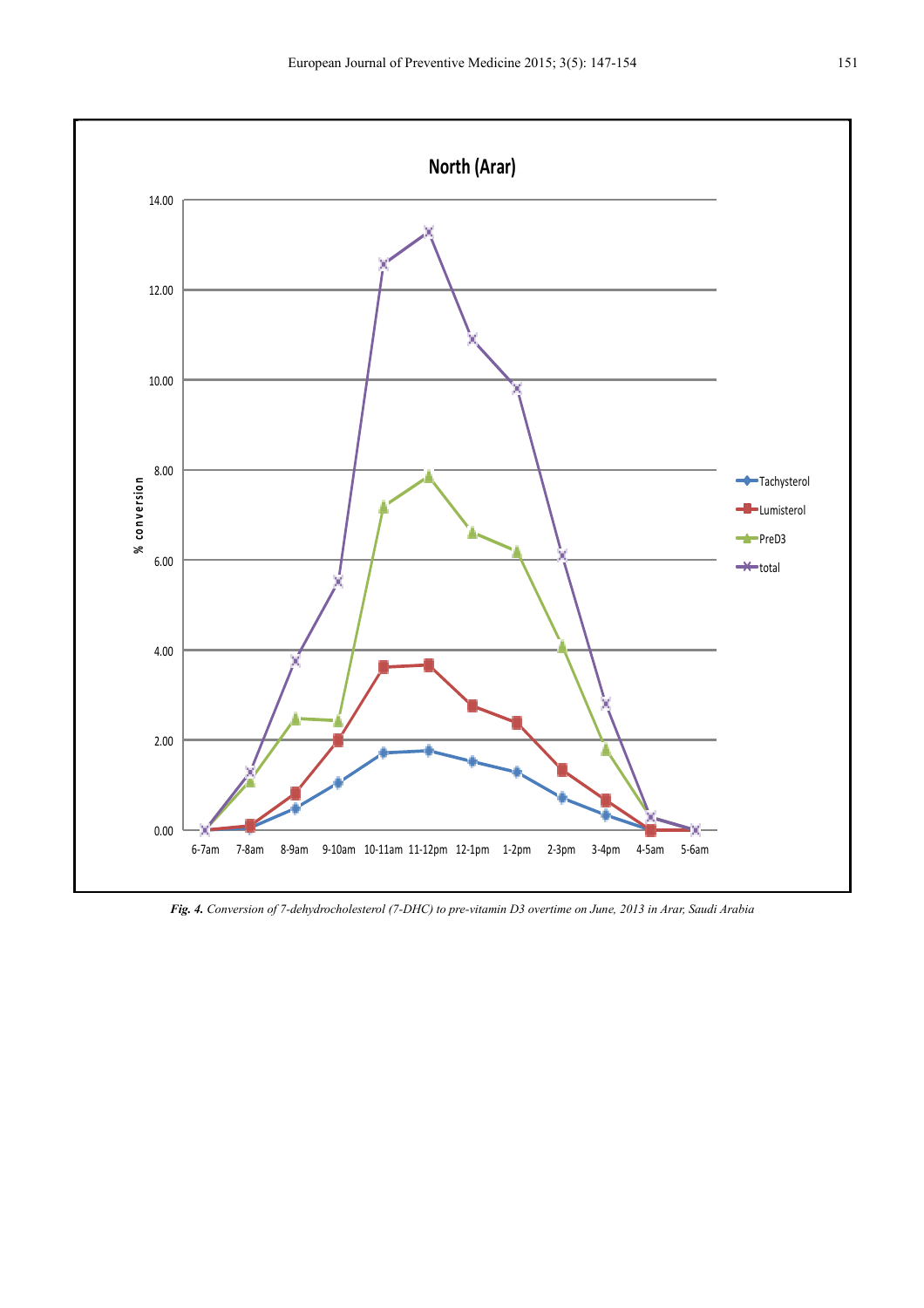

*Fig. 5. Conversion of 7-dehydrocholesterol (7-DHC) to pre-vitamin D3 overtime in June, 2013 on a sunny day in Makkah, Saudi Arabia* 

# **4. Discussion**

The best way to increase vitamin D levels is to expose the skin to the sun especially in sunny countries like Saudi Arabia. This has never been known to cause toxicity because of self-regulatory factors in the skin. However, vitamin D deficiency is an all-year-round problem in the country, and this worsen during the summer as people avoid the sun because of extreme heat (23).

Several factors may affect vitamin D production in the skin such as amount of sun exposure, time of the day, season, latitude, and skin color. Our results demonstrated that the time of the day has a major influence on cutaneous vitamin D

#### production.

In the current study, summer conversion of pre-vitamin  $D_3$ was observed to start around 8:00 AM in Makkah, Arar and Dammam and around 9.00 AM in Abha. Peak conversion was around 11:30 AM in Dammam and 12:30 PM in other cities before declining onwards. These results were longer (9:00 AM- 3:00 PM) with peak hours between 10:00 AM and 12:00 noon in comparison with a previous study carried out in Riyadh (latitude  $24^{\circ}$  N), during month of July, 2012 (24). Likewise, Holick et al, reported that pre-vitamin  $D_3$ production in Boston (latitude  $42^{\circ}$ N) was more between hours of 10:00 AM- 4:00 PM during June, 2007 (25). When the sun is low on the horizon, the atmospheric ozone, clouds and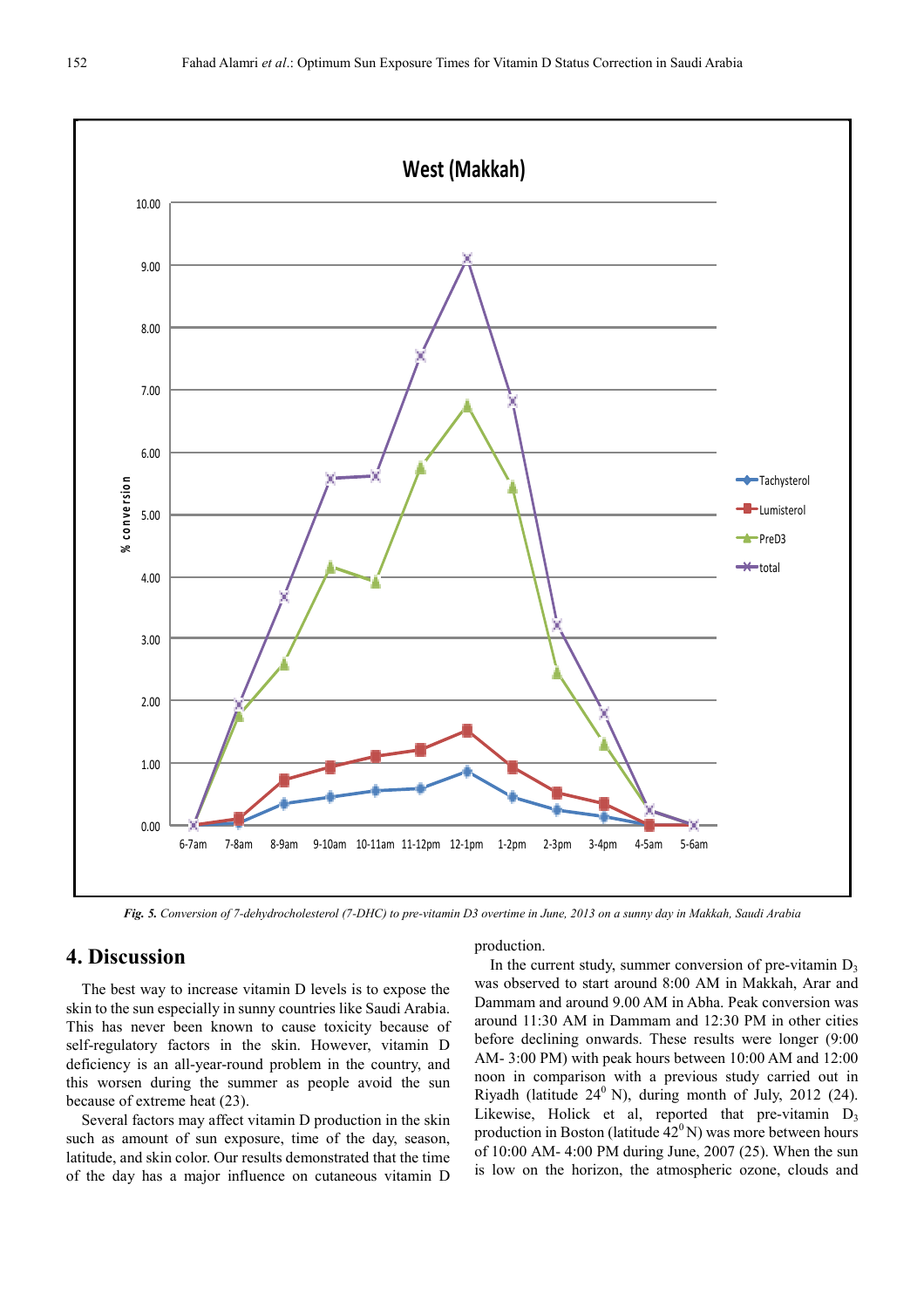particulate air pollution absorb UVB radiation, limiting the amount that reaches the Earth's surface. The zenith angle of the sun plays a critical role in vitamin  $D_3$  production (26). When the zenith angle is more oblique, the path length through the stratospheric ozone layer is increased and hence, fewer UVB photons are able to reach the earth's surface (26). Therefore, cutaneous vitamin  $D_3$  production is effectively absent early and late in the day and for the entire day during several winter time months at latitudes >35° (20-22). Dammam city, which is located in the eastern province, is considered an industrial city. Hence, air pollution could explain the significant reduction of pre-vitamin  $D_3$  production by almost 50% than the other cities.

Moreover, the sun's path gradually drifts northward and by June, the sun rises considerably north due east and sets considerably north due west. This means that the sun's rays strike the ground more directly at higher latitudes, and explains the relatively higher amount of pre-vitamin  $D_3$  in Arar (latitude  $30^0$  N) (fig.4) compared with Abha (latitude  $18^0$ N).

The maximum UVB time is believed to be responsible for both sunburn and skin cancer, so it's equally important to determine these time frames in each city. During the summer months in Riyadh, the maximum UVB time was recorded between 10:30 AM- 2:00 PM (27). Taking this into account, the optimum time for sun exposure therefore in north, south and west provinces is from 8:30 AM- 10:30 AM, as well as after 2:00 PM- 4:00 PM. Consequently, the suggested optimum time for sun exposure in Dammam city is from 8:30 AM- 10:00 AM, as well as after 1:00 PM- 2:30 PM.

The amount of UVB irradiation required for vitamin D sufficiency can be calculated from the amount of vitamin D produced from one minimal erythemal dose (MED). The MED can be defined as the amount of time needed to cause skin to turn pink. Several factors have been identified to affect the MED i.e. geographical location, skin pigmentation, percent of body fat, and age (28).

The production of vitamin  $D_3$  from oral supplementation versus sun exposure has been evaluated in several studies. The whole body exposure of mid-day sun in summer for 10–15 minutes was comparable to taking  $15,000$  IU of vitamin  $D_3$ orally (29). Based on this, exposure of hands, face and arms (around 15% of body surface area) should produce about 1000 IU of vitamin  $D_3$ . It has been suggested that the concentration of the pre-vitamin  $D_3$  in the skin of Caucasians reaches equilibrium within 20 minutes of UVB exposure (17), with any excess 7-DHC being converted to inactive metabolites. Therefore, UVB exposure beyond the MED does not increase vitamin D production further that explains why it is impossible to get toxicity from UVB radiation.

Our study has encountered few limitations. The study was carried out during summer season only. Further studies are needed to determine the effect of change in the season throughout the year on skin production of pre-vitamin D3. In addition, the study was conducted in four cities from different regions accordingly; optimum sun exposure times might not be the same from other geographical regions in the country

secondary to differences in weather, air pollution status and altitude.

In summary, the optimum sun exposure times during summer in the four cities of Saudi Arabia have been identified based on pre-vitamin  $D_3$  conversion. A similar study is suggested during winter times. These suggested time-schedules for sun exposure during summer, once implemented by the general community, may effectively help battle the vitamin D deficiency pandemic in the country.

#### **References**

- [1] DeLuca H. Overview of general physiologic features and functions of vitamin D. The American journal of clinical nutrition. 2004;80(6 ):1689S-96S.
- [2] Mawer E, Hayes M, Heys S, Davies M, White A, Stewart M, et al. Constitutive synthesis of 1,25-dihydroxyvitamin D3 by a human small cell lung cancer cell line. J Clin Endocrinol Metab. 1994;79(2):554-60.
- [3] Schwartz G, Whitlatch L, Chen T, Lokeshwar B, Holick M. Human prostate cells synthesize 1,25-dihydroxyvitamin D3 from 25-hydroxyvitamin D3. Cancer Epidemiol Biomarkers Prev. 1998;7(5):391-5.
- [4] Bener A, Al-Ali M, Hoffmann G. High prevalence of vitamin D deficiency in young children in a highly sunny humid country: a global health problem. Minerva Pediatr. 2009;61(1):15-22.
- [5] Bodnar L, Simhan H, Powers R, Frank M, Cooperstein E, Roberts J. High prevalence of vitamin D insufficiency in black and white pregnant women residing in the northern United States and their neonates. J Nutr. 2007;137(2):447-52.
- [6] Chapuy M, Preziosi P, Maamer M, Arnaud S, Galan P, Hercberg S, et al. Prevalence of Vitamin D Insufficiency in an Adult Normal Population Osteoporos Int 1997;7(1):439-43.
- [7] Gordon C, DePeter K, Feldman H, Grace E, Emans J. Prevalence of Vitamin D Deficiency Among Healthy Adolescents. Arch Pediatr Adolesc Med. 2008;158(6):531-7.
- [8] Roth D, Martz P, Yeo R, Prosser C, Bell M, Jones A. Are national vitamin D guidelines sufficient to maintain adequate blood levels in children? Can J Public Health. 2005;96(6):443-9.
- [9] Rucker D, Allan J, Fick G, Hanley D. Vitamin D insufficiency in a population of healthy western Canadians. CMAJ. 2002;166(12):1517-24.
- [10] Al-Daghri N, Al-Attas O, Al-Okail M, Alkharfy K, Al-Yousef M, Nadhrah H, et al. Severe hypovitaminosis D is widespread and more common in non-diabetics than diabetics in Saudi adults. Saudi Med J. 2010;31(7):775-80.
- [11] Al-Daghri N, Al-Attas O, Alokail M, Alkharfy K, Yousef M, Nadhrah H, et al. Hypovitaminosis D and Cardiometabolic Risk Factors among Non-obese Youth. Cent Eur J Med. 2010;5(6):752-7.
- [12] Ardawi M, Sibiany A, Bakhsh T, Qari M, Maimani A. High prevalence of vitamin D deficiency among healthy Saudi Arabian men: relationship to bone mineral density, parathyroid hormone, bone turnover markers, and lifestyle factors. Osteoporos Int. 2012;23(2):675-86.